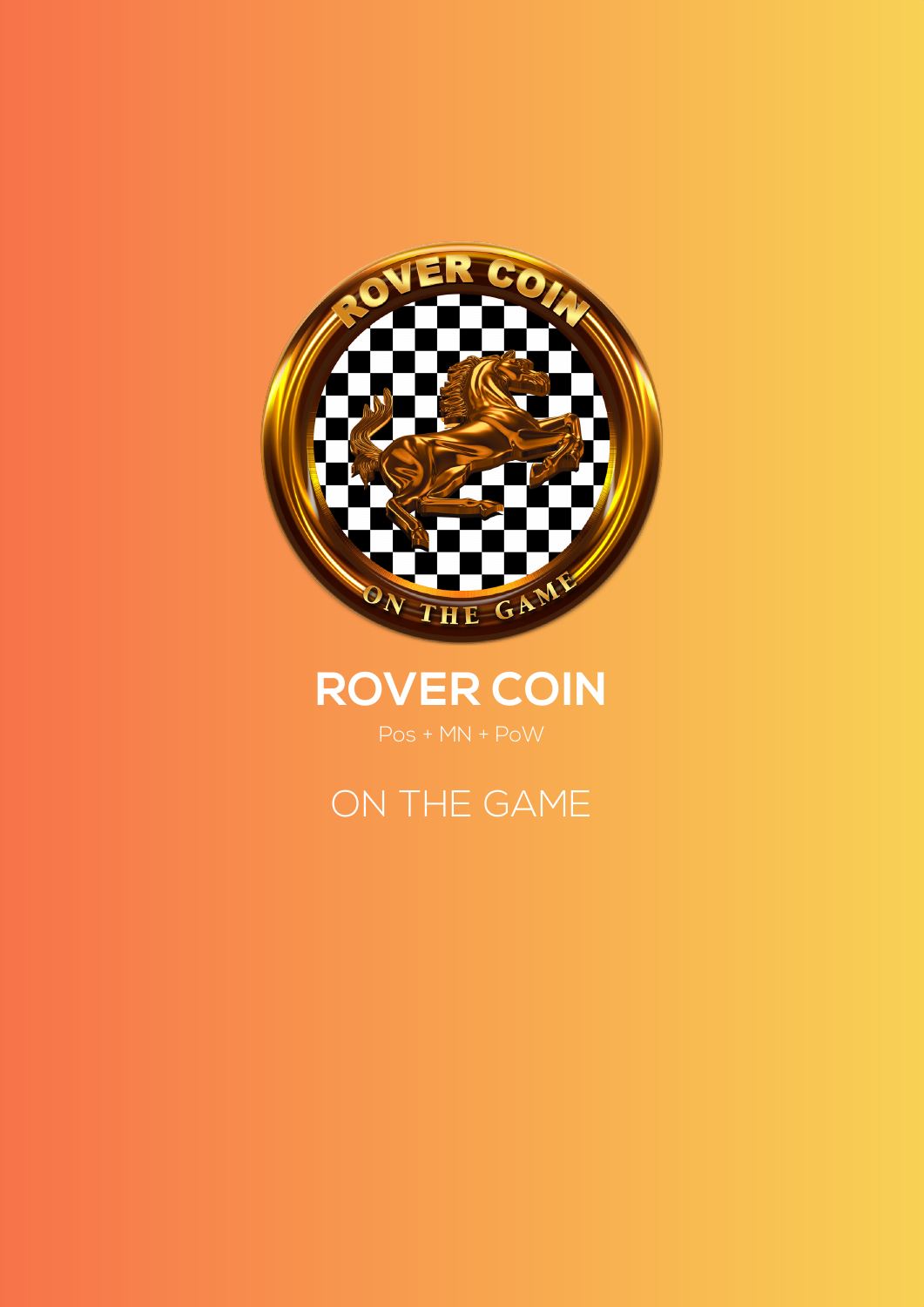#### INTRODUCTION TO CRYPTOCURRENCY

**The blockchain is an undeniably ingenious invention – the brainchild of a person or group of people known by the pseudonym, Satoshi Nakamoto. But since then, it has evolved into something greater. By allowing digital information to be distributed but not copied, blockchain technology created the backbone of a new type of internet. Originally devised for the digital currency, Bitcoin, the tech community is now finding other potential uses for the technology.**

**Cryptocurrencies are digital assets designed to work as a medium of exchange that uses cryptography to secure its transactions, to control the creation of additional units, and to verify the transfer of assets. As opposed to conventional money transfer and banking systems in which centralized control is owned by a single party, cryptocurrency uses a decentralized structure.**

**The control of each cryptocurrency works through a blockchain, which is a public transaction database. The blockchain functions as a distributed ledger, making counterfeit cryptocurrency impossible.**

**Cryptocurrencies have emerged as the latest brave market in the trading world. These trading markets are relatively young and thus full exploitation has not yet been achieved. The fact that some coins like Bitcoin can rise by 10% in a single day signifies the need for other stable coins to join the**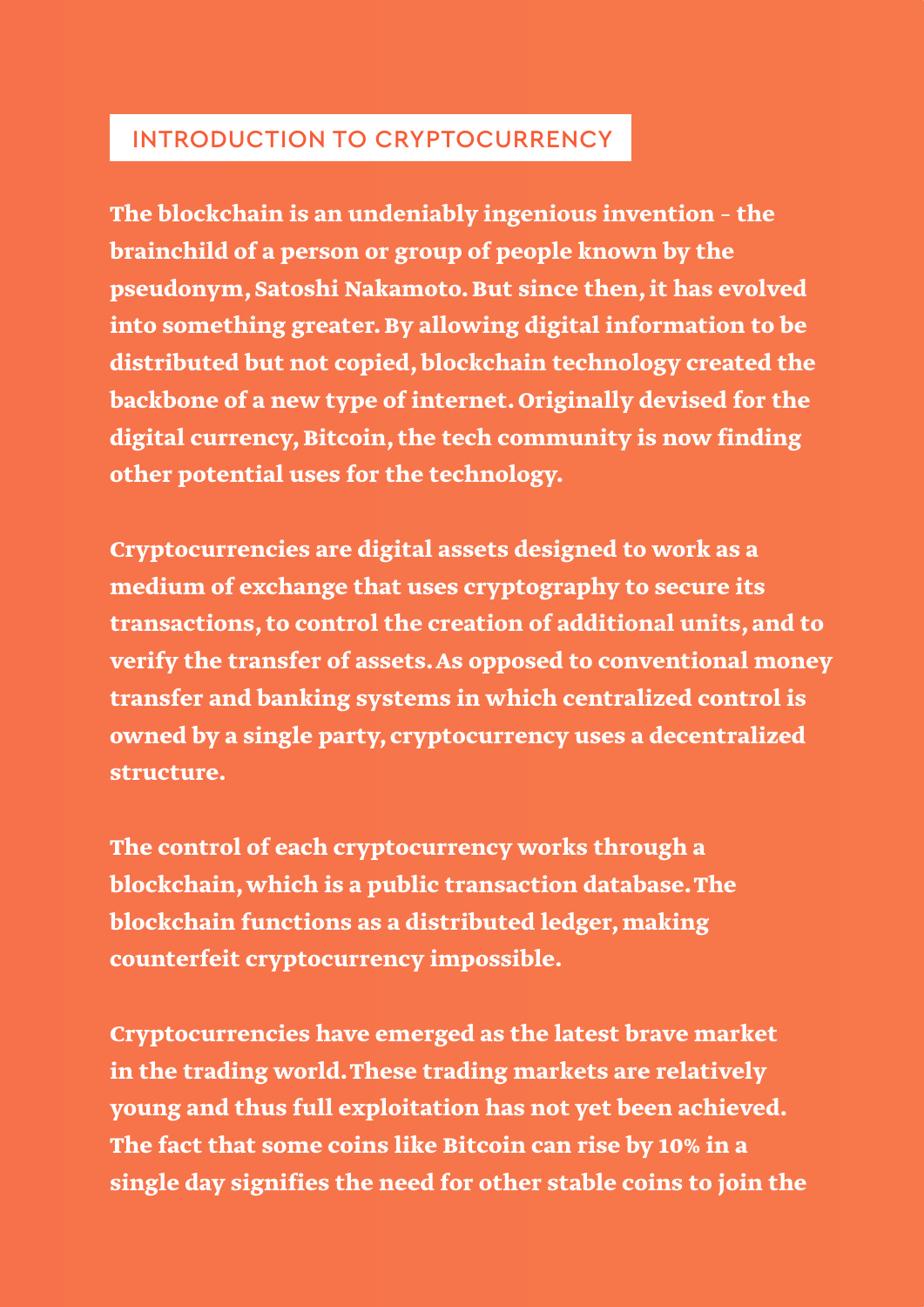**market. The tender age cryptocurrency in the trading world has prevented the established trading houses and only left the young companies to invest. The market capitalization for cryptocurrency stood at \$300 bn and still growing. This further signifies the availability of opportunities for young traders to venture in the market and make profit.**

**The concept of decentralized digital currency, as well as alternative applications like property registries, has been around for decades. The anonymous e-cash protocols of the 1980s and the 1990s were mostly reliant on a cryptographic primitive known as Chaumian Blinding. Chaumian Blinding provided these new currencies with high degrees of privacy, but their underlying protocols largely failed to gain traction because of their reliance on a centralized intermediary. In 1998, Wei Dai's b-money became the first proposal to introduce the idea of creating money through solving computational puzzles as well as decentralized consensus, but the proposal was scant on details as to how decentralized consensus could actually be implemented. In 2005, Hal Finney introduced a concept of reusable proofs of work, a system which uses ideas from b-money together with Adam Back's computationally difficult Hashcash puzzles to create a concept for a cryptocurrency, but once again fell short of the ideal by relying on trusted computing as a backend. In 2009, a decentralized currency was for the first time implemented in practice by Satoshi Nakamoto,combining established primitives for managing ownership through public key cryptography with a consensus algorithm for keeping track of who owns coins, known as**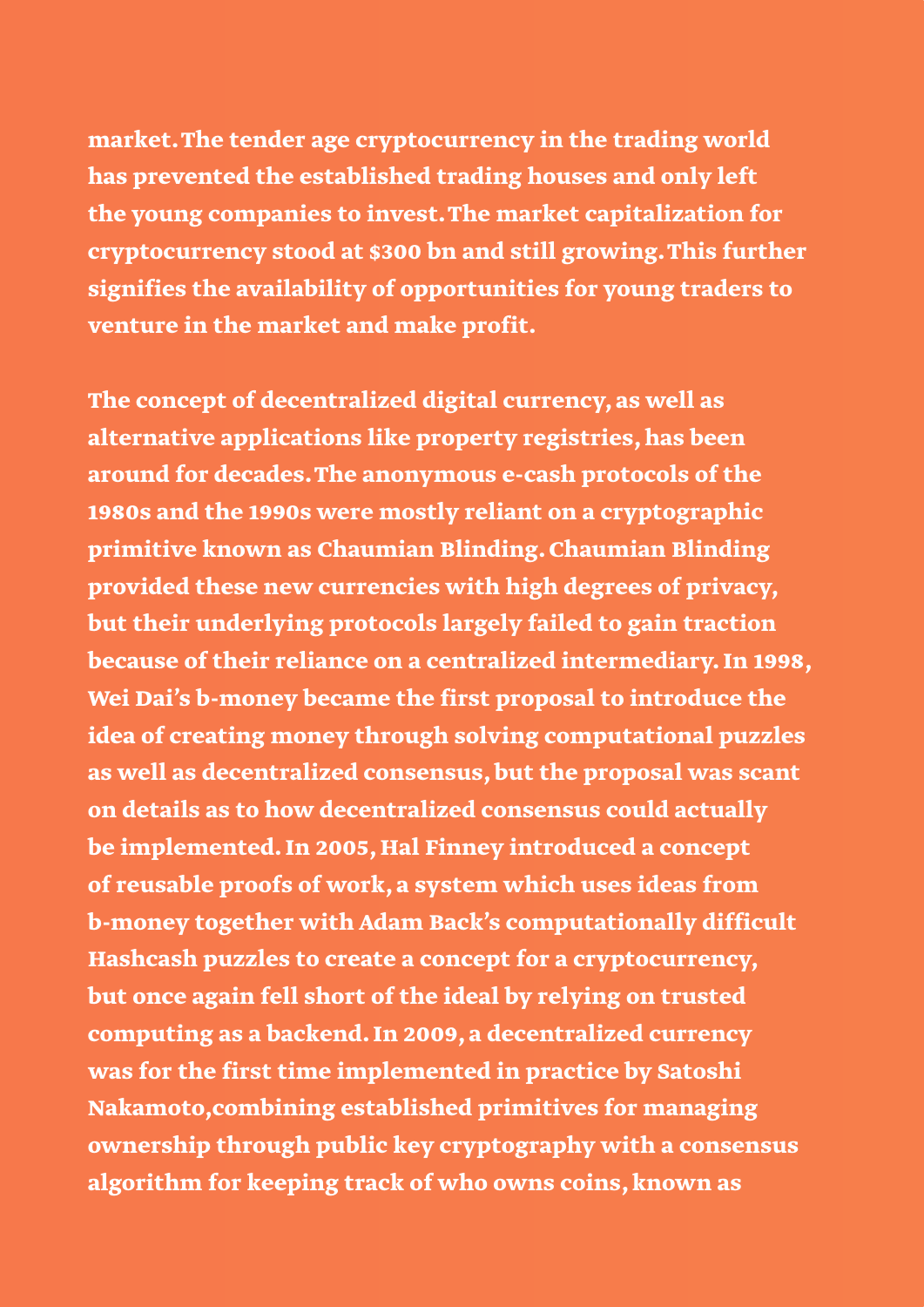**"proof of work." The mechanism behind proof of work was a breakthrough because it simultaneously solved two problems. First, it provided a simple and moderately effective consensus algorithm, allowing nodes in the network to collectively agree on a set of updates to the state of the Bitcoin ledger. Second, it provided a mechanism for allowing free entry into the consensus process, solving the political problem of deciding who gets to influence the consensus, while simultaneously preventing Sybil attacks. It does this by substituting a formal barrier to participation, such as the requirement to be registered as a unique entity on a particular list, with an economic barrier - the weight of a single node in the consensus voting process is directly proportional to the computing power that the node brings. Since then, an alternative approach has been proposed called proof of stake, calculating the weight of a node as being proportional to its currency holdings and not its computational resources.The discussion concerning the relative merits of the two approaches is beyond the scope of this paper but it should be noted that both approaches can be used to serve as the backbone of a cryptocurrency.**

## INTRODUCTION TO ROVER COIN

**Rover Coin (ROE), is an open-source, peer-to-peer, digital currency, designed and engineered for maximizing decentralization, opportunities for earnings, diversified network and hybrid systems. Rover Coin is a PoS/Masternode**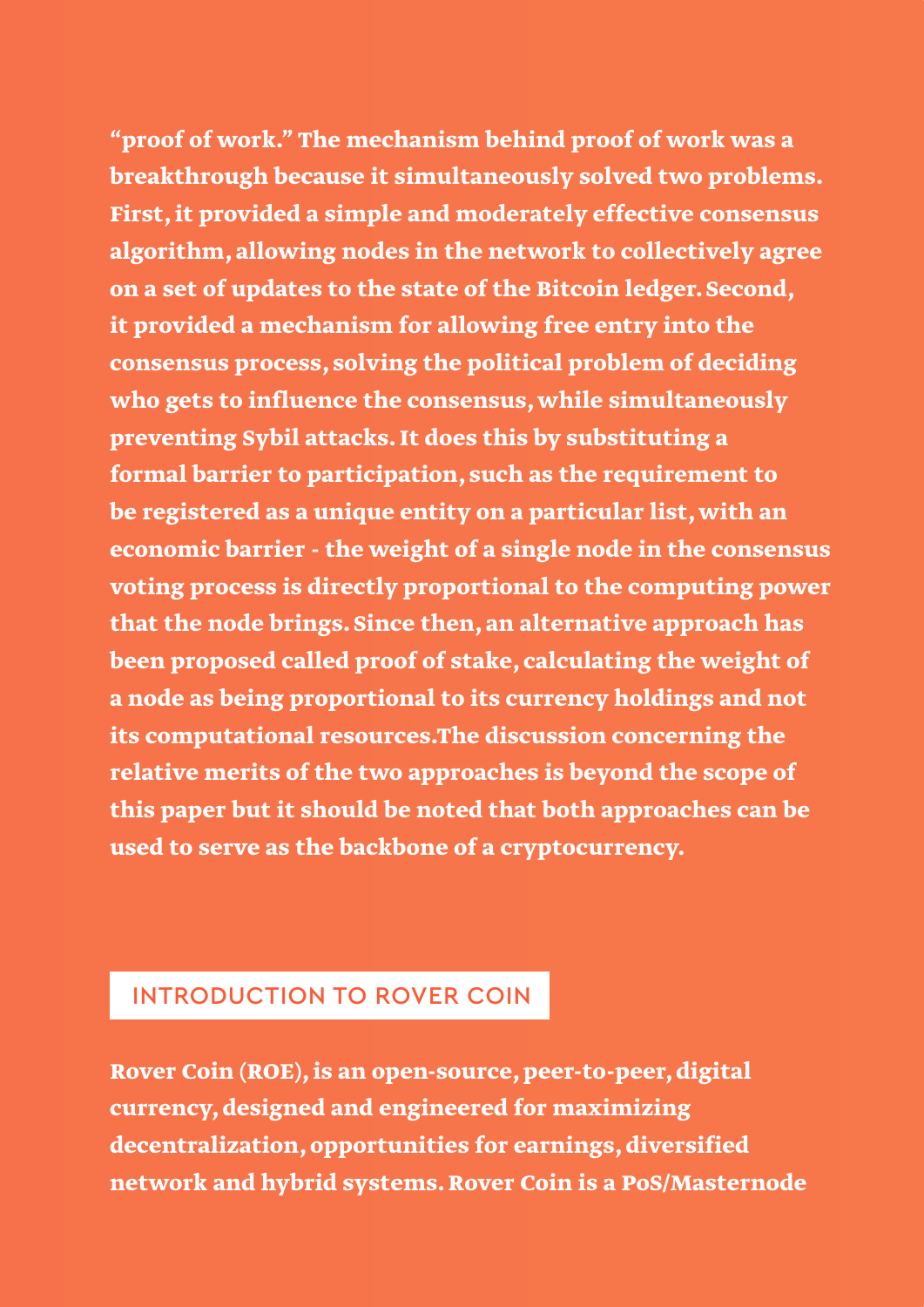**based cryptocurrency that provides a secure purchase experience in gaming industry. It's a hybrid coin that provides reward for Proof of staking, Masternodes and for Proof of Work as well.**

**Proof of work helped to give birth to Nakamoto's major breakthrough, however the nature of proof of work means that the cryptocurrency is dependent on energy consumption, thus introducing significant cost overhead in the operation of such networks, which is borne by the users via a combination of inflation and transaction fees. As the mint rate slows in Bitcoin network, eventually it could put pressure on raising transaction fees to sustain a preferred level of security. One naturally asks whether we must maintain energy consumption in order to have a decentralized cryptocurrency? Thus it is an important milestone both theoretically and technologically, to demonstrate that the security of peer-to-peer cryptocurrencies does not have to depend on energy consumption. All coins and confirmations are verified through Proof of work or Mining. They you layer on the proof of stake chain. Where blocks are generated from the coins you store in your wallet.** 

**Simply by storing them for 4 hours then keeping your wallet open and unlocked you receive a fixed rewards of these coins in the block as a reward while the coins used are staked and unavailable until the block matures. These 2 chains work so well together they can confirm transactions across the two and speed up the network as a whole. This also adds another layer of security. One cannot attack just the Proof of work**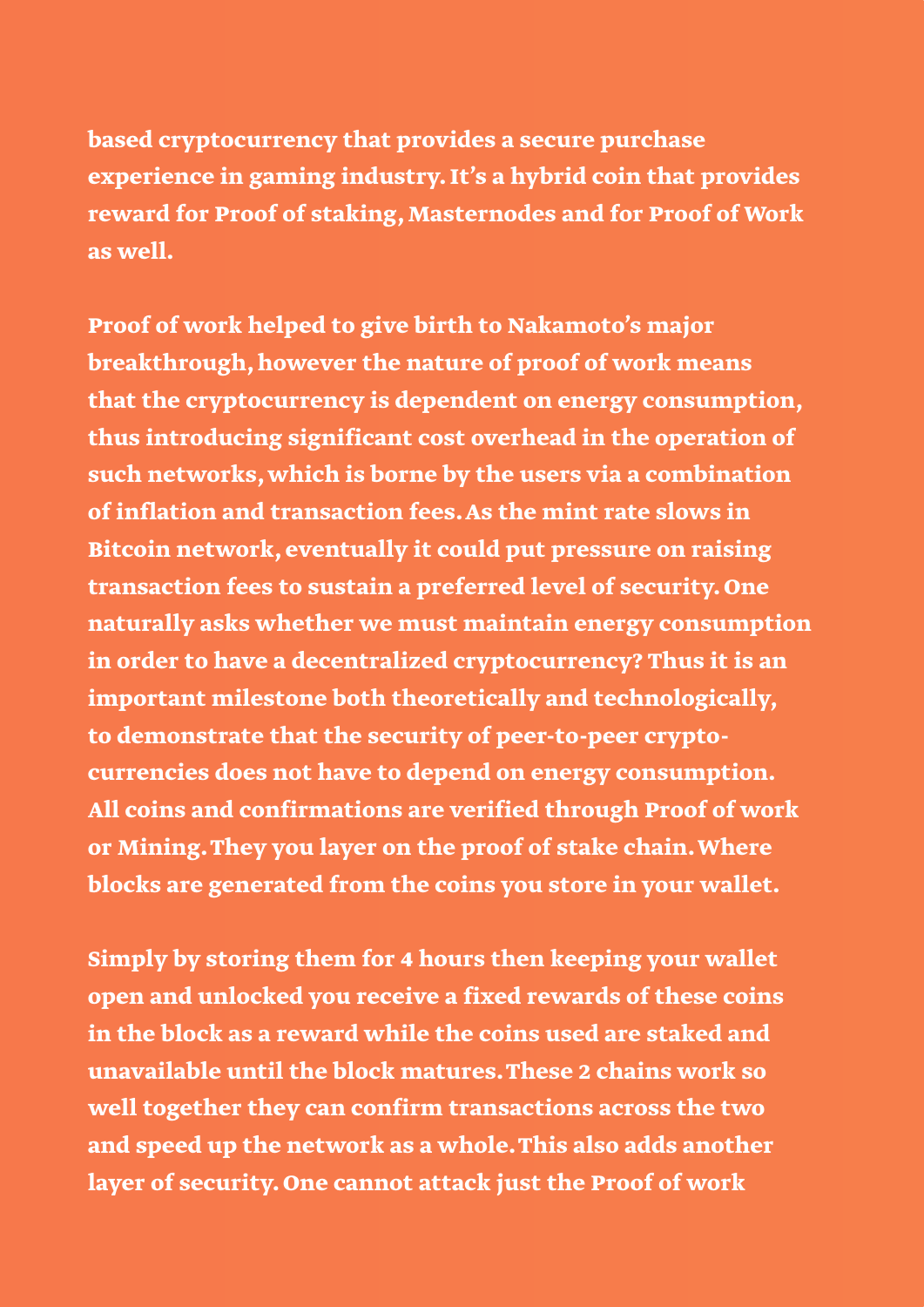**chain you need to attack or control both chains simultaneously. Which means You are still required to have 51% of the network hashrate as well as a minimum of 20% stake power requires one to invest in a substantial amount of the currency they are trying to devalue. The RoverCoin PoS method of work based on BlackCoin 2.0 PoS protocol with fixed PoS rewards per block. With the PoS 2.0 protocol possible attack vectors are reduced to a minimum and the incentive to support the network by having a full node running continuously is clearly increased. This will allow RoverCoin and PoS to continue to scale for mass adoption while plugging and mitigating potential risks.** 

**A Cryptocurrency is a digital asset which is designed to work as a medium of exchange that utilizes cryptography to secure its transactions, in order to control the creation of additional units, and to verify the transfer of assets. Crypto currency uses a decentralized structure as opposed to conventional money transfers and banking systems in which centralized control is owned by a single party. The control of each cryptocurrency works through a blockchain, which is a public transaction database. The blockchain functions as a distributed ledger, making counterfeit cryptocurrency impossible.**

**Bitcoin, which was first created in 2009, was the first decentralized cryptocurrency. Since then, numerous other cryptocurrencies have been created. These are frequently called "altcoins", a portmanteau of "alternative" and "coin". The altcoin market is particularly exciting because there is still so much room for innovation and undiscovered uses for cryptocurrency. Rover**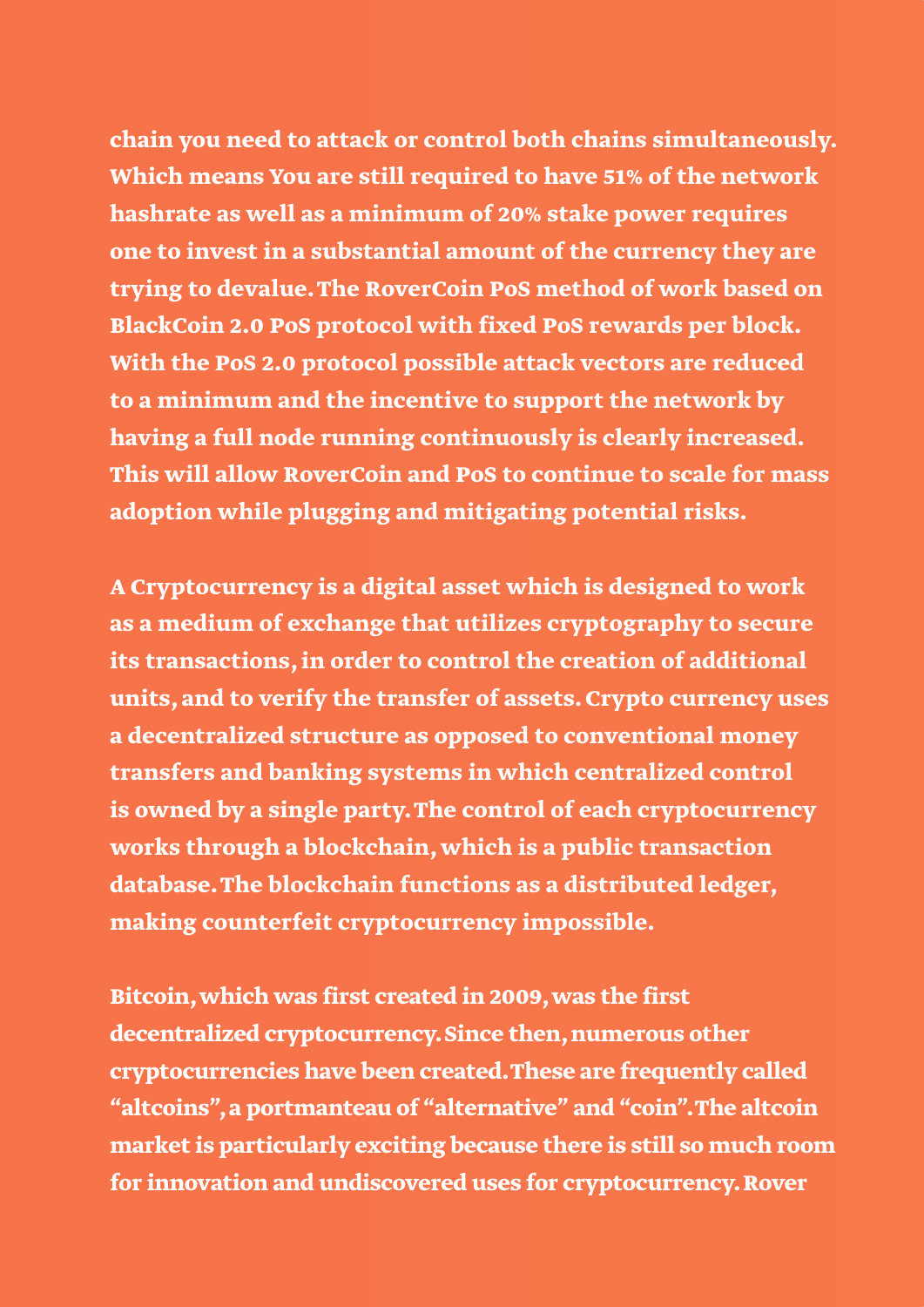**Coin is an altcoin introduced to give unique instant payment Solution for Payments related to Gaming Sector. Rover Coin will also help you the Gamers to be Anonymous.**

# GAMING INDUSTRY

**Global Gaming Market The global gaming market is experiencing explosive growth, reaching US\$108.9 BN in 2017 and a projected US\$128.5 BN by 2020. Rover is revolutionizing the gaming industry by harnessing the power of the blockchain in the gaming market. Rover is the cryptocurrency with an authentic purpose for gamblers and gamers to earn, trade and bet with cryptocurrency.**

**Online betting is a large, fast growing and segmented market. The development and evolution of new technologies have made a considerable impact on the operation of, and interaction between, every sector of the global economy. The impact upon the betting industry has been no different in that regard, opening new product platforms and access to a wider consumer base due to the growth of new technologies. Online gambling on computer and mobile devices is considered the growth driver of the market.** 

**Mobile casino, live betting and mobile betting are expected to have the biggest growth potential in terms of gross gaming revenue (stakes less winnings) over the next twelve months and are also anticipated to have big potential for the following years.**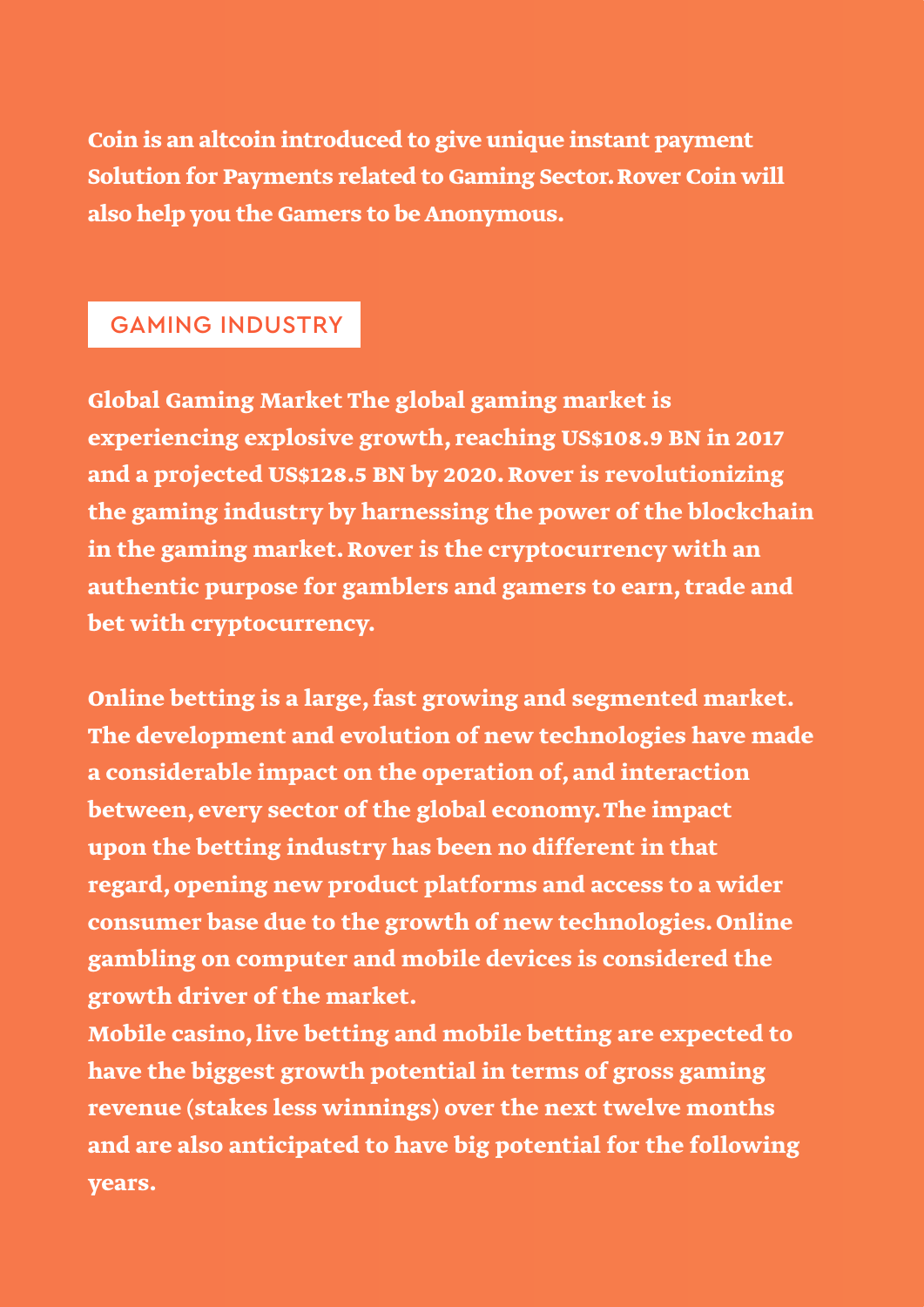**Rovercoin will make it possible for players to use ROE for their favorite games and as well as online and traditional casino games. Players will use ROE for purchasing game credits as well as in game items.** 

#### PROOF OF WORK

**A Proof-of-Work (PoW) system (or protocol, or function) is an economic measure to deter denial of service attacks and other service abuses such as spam on a network by requiring some work from the service requester, usually meaning processing time by a computer. We have POW Rewards on ROE Based on the number of blocks.**

#### Algorithm X11

**Algorithm X11 is a widely used hashing algorithm created by Dash core developer Evan Duffield. X11's chained hashing algorithm utilizes a sequence of eleven scientific hashing algorithms for the proof-ofwork. This is so that the processing distribution is fair and coins will be distributed in much the same way Bitcoin's were originally. X11 was intended to make ASICs much more difficult to create, thus giving the currency plenty of time to develop before mining centralization became a threat. This approach was largely successful; as of early 2016, ASICs for X11 now exist and comprise a significant portion of the network hashrate, but have not resulted in the level of centralization present in Bitcoin. X11 is the name of the chained proof-of-work (PoW) algorithm that was introduced in Dash**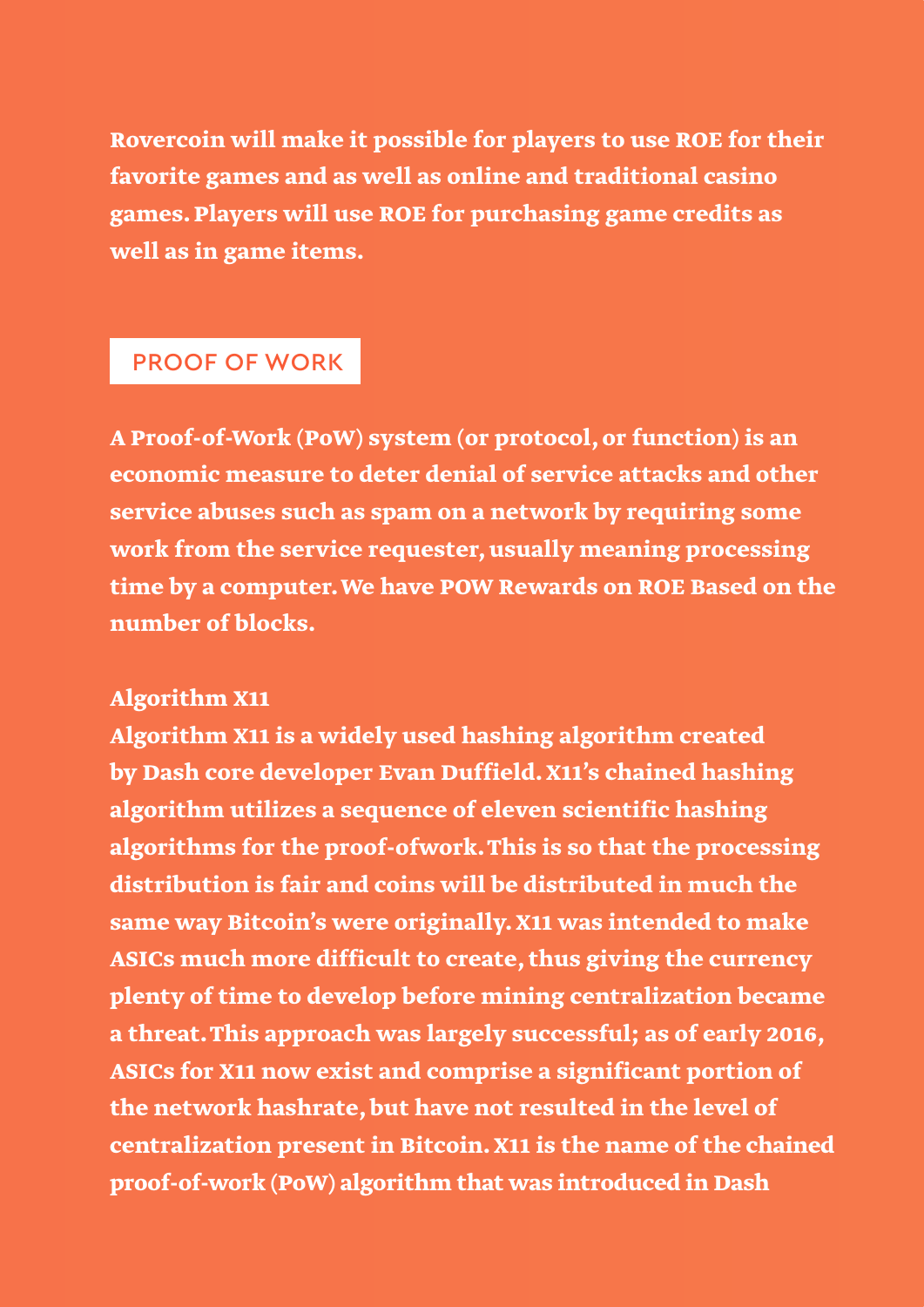**(launched January 2014 as "Xcoin"). It was partially inspired by the chained-hashing approach of Quark, adding further "depth" and complexity by increasing the number of hashes, yet it differs from Quark in that the rounds of hashes are determined a priori instead of having some hashes being randomly picked.The X11 algorithm uses multiple rounds of 11 different hashes (blake, bmw, groestl, jh, keccak, skein, luffa, cubehash, shavite, simd, echo), thus making it one of the safest and more sophisticated cryptographic hashes in use by modern cryptocurrencies. The name X11 is not related to the open source GUI server that provides a graphical interface to unix/ linux users.** 

#### PROOF OF STAKE

**Proof of Stake (PoS) is a category of consensus algorithms for public blockchains that depend on a validator's economic stake in the network. In proof of work (PoW) based public blockchains (e.g. Bitcoin and the current implementation of Ethereum), the algorithm rewards participants who solve cryptographic puzzles in order to validate transactions and create new blocks (i.e. mining). In PoS-based public blockchains (e.g. Ethereum's upcoming Casper implementation), a set of validators take turns proposing and voting on the next block, and the weight of each validator's vote depends on the size of its deposit (i.e. stake). Significant advantages of PoS include security, reduced risk of centralization, and energy efficiency.**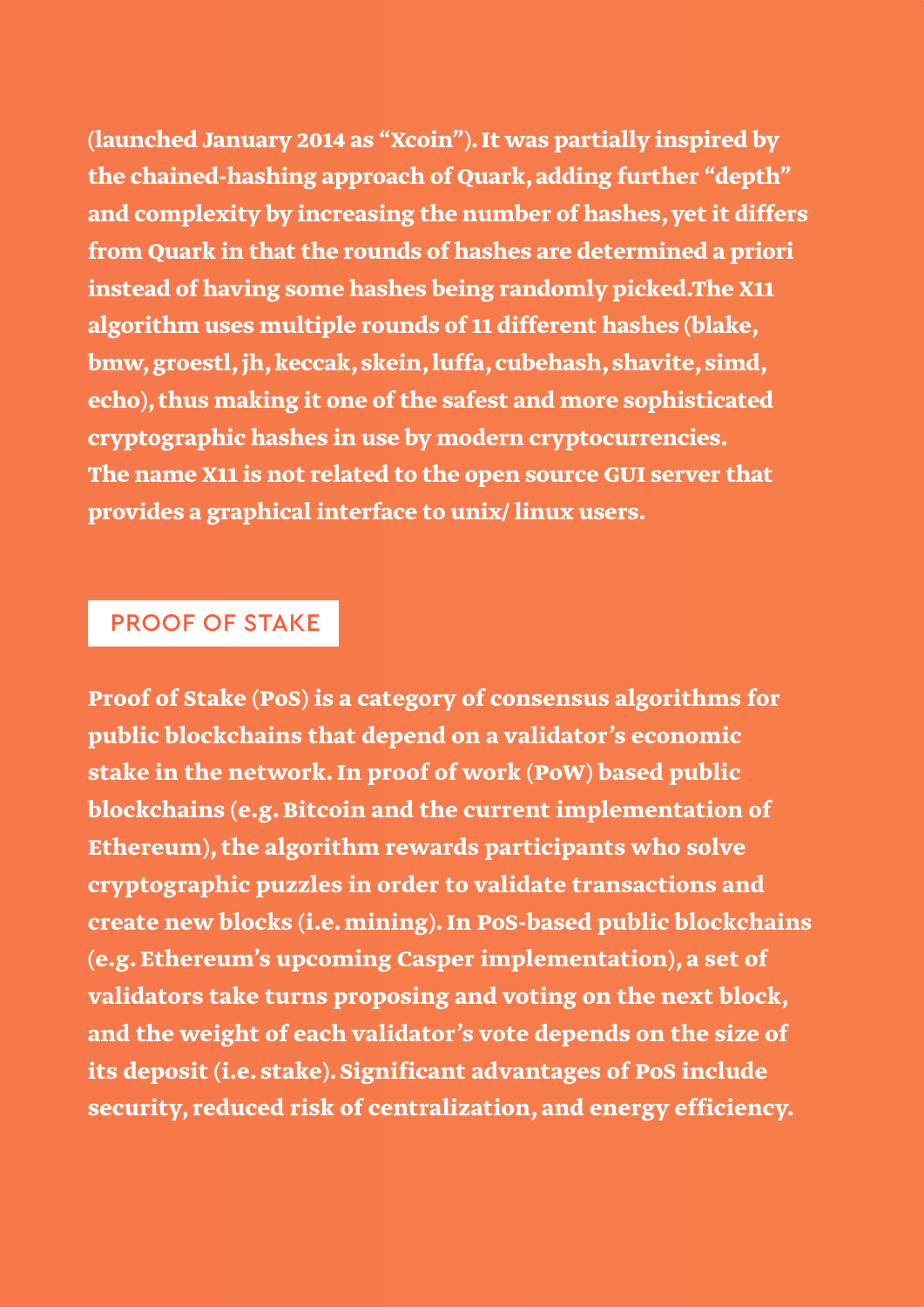**In general, a proof of stake algorithm looks as follows. The blockchain keeps track of a set of validators, and anyone who holds the blockchain's base cryptocurrency (in Ethereum's case, ether) can become a validator by sending a special type of transaction that locks up their ether into a deposit. The process of creating and agreeing to new blocks is then done through a consensus algorithm that all current validators can participate in.**

**In chain-based proof of stake, the algorithm pseudo-randomly selects a validator during each time slot (eg. every period of 10 seconds might be a time slot), and assigns that validator the right to create a single block, and this block must point to some previous block (normally the block at the end of the previously longest chain), and so over time most blocks converge into a single constantly growing chain.**

**The Proof of Stake (PoS) concept states that a person can mine or validate block transactions according to how many coins he or she holds. This means that the more ROE owned by a miner, the more mining power they would gain. We have PoS rewards up to 25% of the rewards.**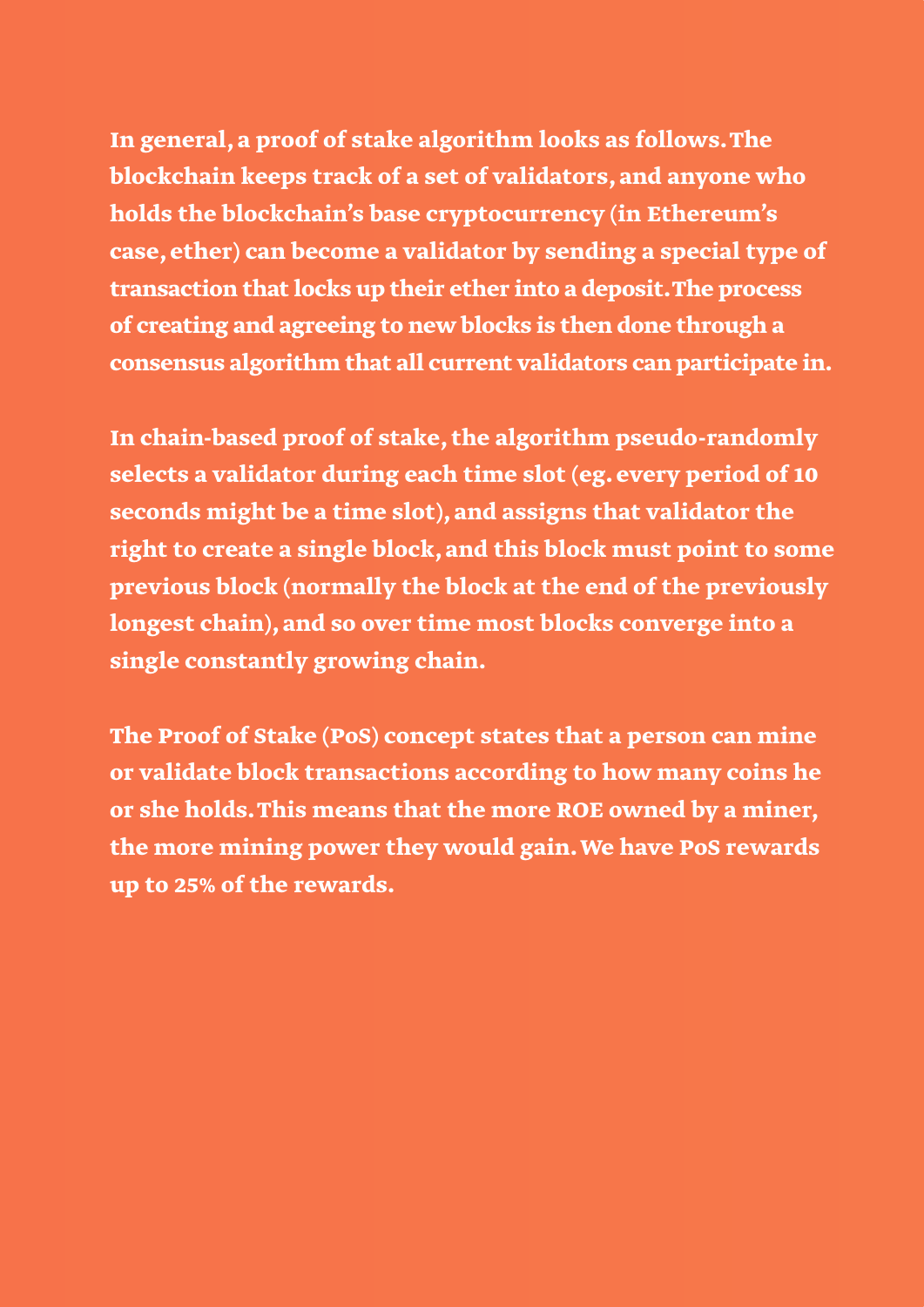## MASTERNODES

**A Masternode is simply a node that keeps a full copy of the blockchain in-real time. It is active 24/7, and is always interacting with other nodes to make a fully stable and performing decentralized network.**

**Running a Masternode helps the network throughout, as there will always be a stable node, with multiple connections around the world, running. As a reward for hosting one of these Masternodes, ROE will be paid to your wallet on a recurrent basis.**

**Masternodes are a section of the infrastructure of a certain group of cryptocurrencies. They are computer servers and provide services to cryptocurrency users. Masternode coins were developed so as to give the coin owners more control and more yield. One way that Masternode generates is yield is by offering services to the crypto currency infrastructure. Rover Coin community is to manage and run the proposals that helps in stabilizing and increasing the value of a currency if the governance system is introduced. In Masternodes, the proposals can be made by any person unlike other coins who charge a proposal fee and this makes Masternode a favorite among investors. After proposals are submitted, a vote is made by master node holders and proposal is voted in. The Masternode system utilizes people's competitiveness and creativity to get ideas of improving the coin. The best ideas are generated from proposals submitted by coin holders. These ideas improve the currency value which in turn increase the block reward.**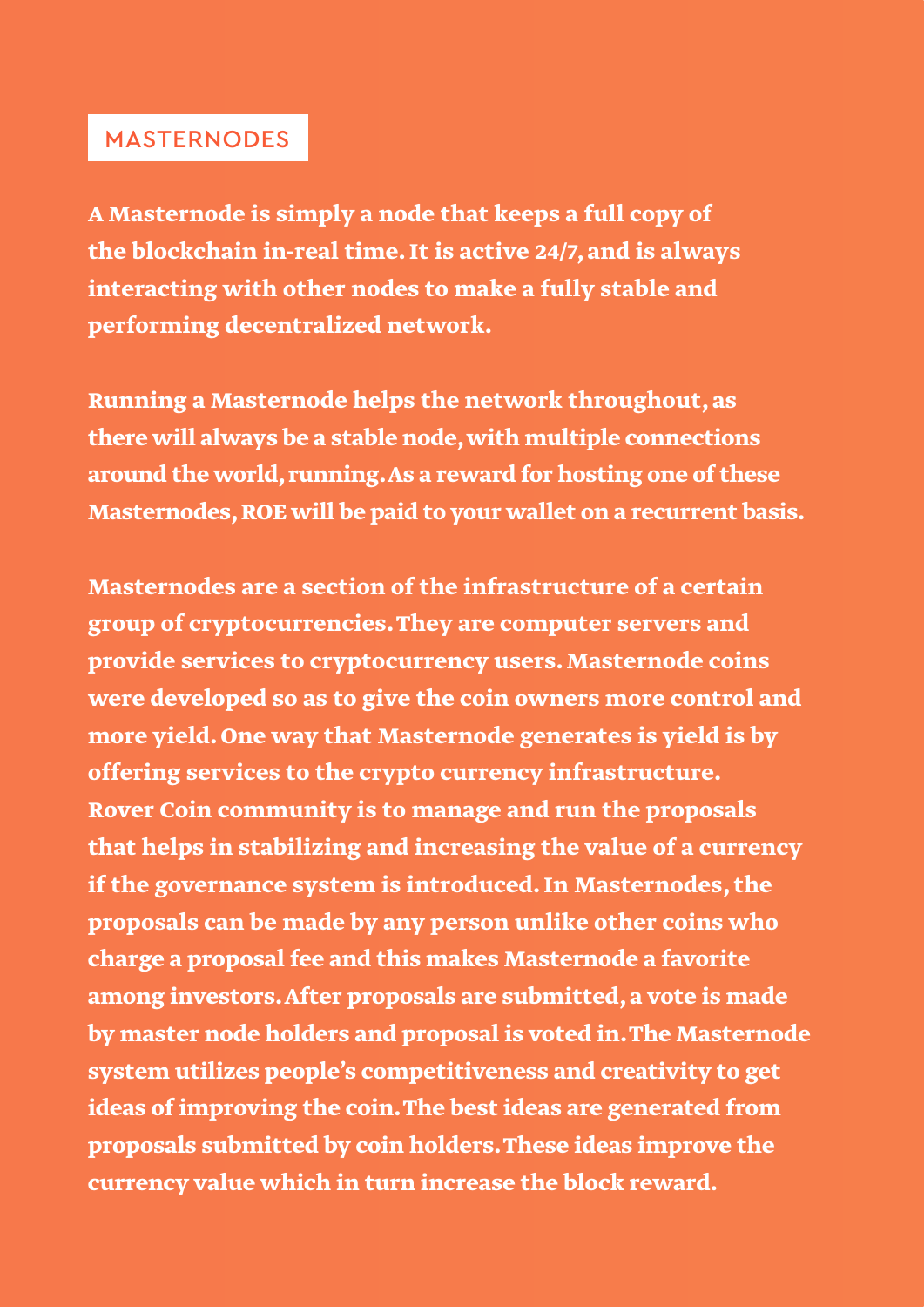**Investing in Masternode coins gives you the ability of not only being an investor, but part of the decision makers in shaping the coin advancement. Owning own gives a voice to an investor and makes it more than just money. This is done through submitting proposals. The foundation of Masternodes is stable and has long term values at the core of the infrastructure.**

**The founding investors have committed their money for a long term making it stable and increases trust among investors. Investors get capital gains by just running the Masternode services. On top of that, investors are paid in that coin as rewards from each block found.**

**Full nodes are servers running on a P2P network, that allow peers to use them to receive updates about the events on the network. These nodes require significant amounts of traffic and other resources that carry substantial cost. As a result, on the Bitcoin network a steady decrease in the amount of these nodes has been observed for some time and as a result block propagation have been upwards of 40 seconds. Many solutions have been proposed such as a new reward scheme by Microsoft Research and the Bitnodes incentive program. These nodes are very important to the health of the network. They provide clients with the ability to synchronize and quick propagation of messages throughout the network.** 

**The availability of a stronger community guarantees the longterm sustainability of the crypto project. This in turn ensures that energy is focused on the project's long-term future**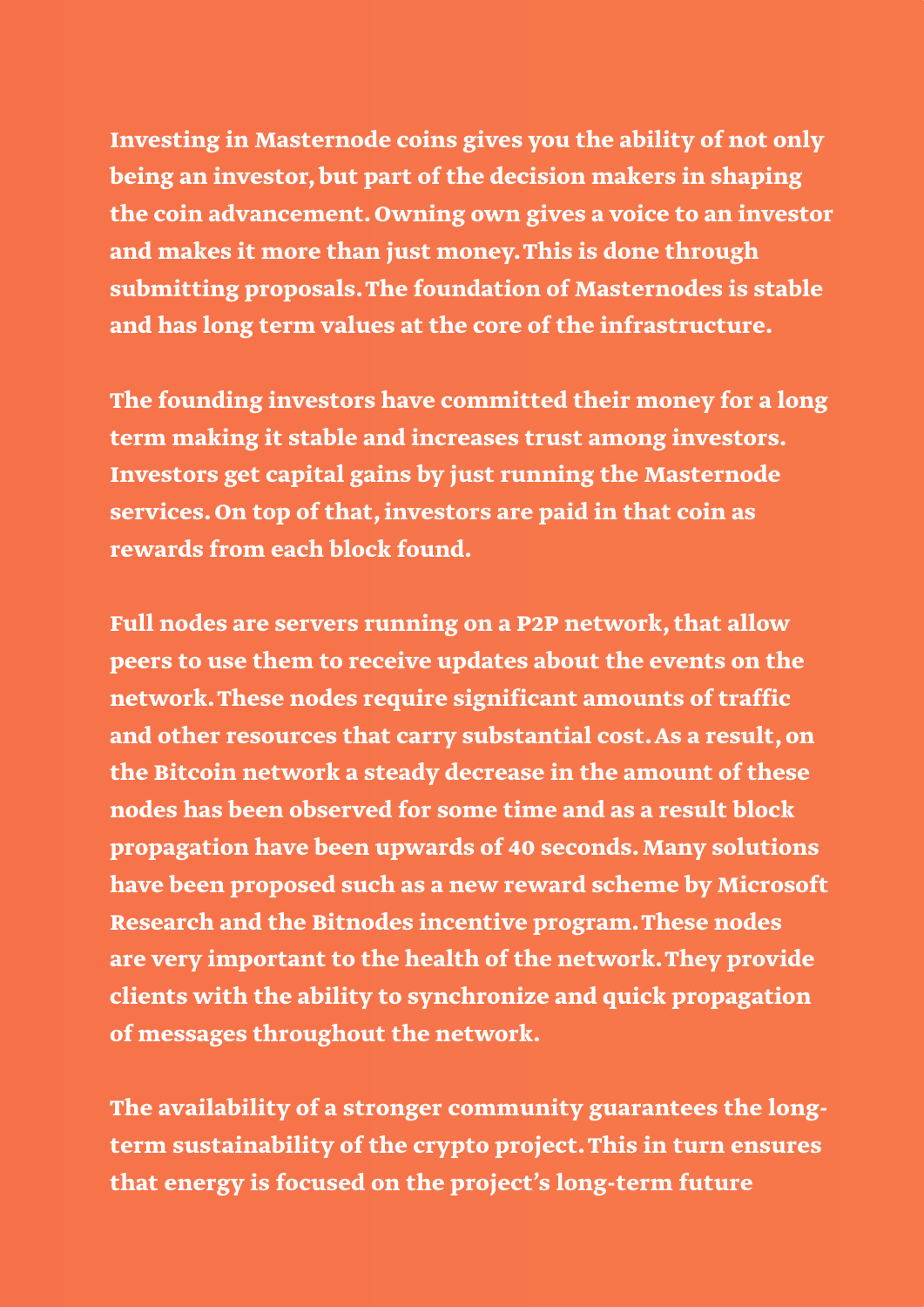**instead of pump and dump cycles.**

**The Rover Coin (ROE) is a decentralized CryptoCurrency and the network of Masternodes, Staking and Proof of work without superfluous control and intermediaries/gatekeepers with nearly 95% pure Block reward phase and ensures lightning fast and secured transaction for less fees, It will also support multi-wallets, encrypted messaging, stealth address for complete anonymity and provide a reduced amount of confirmations, .Masternodes, POS and POW are constantly connected to the network to achieve faster transactions. These full nodes run 24/7 and require collateral of 10,000 ROE. The Master node owner will be rewarded up to 95% of the block rewards.**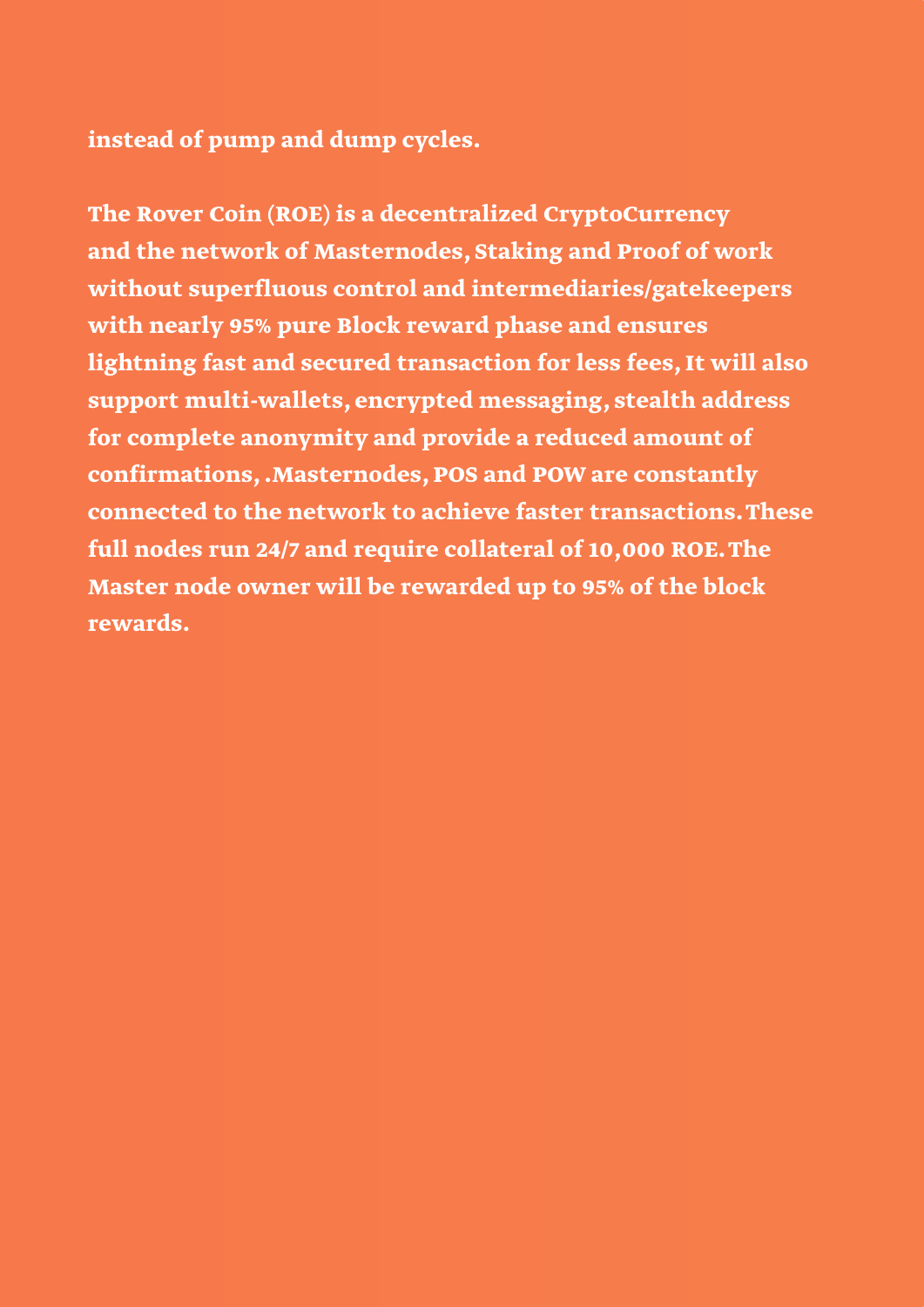#### SPECIFICATIONS

Coin Name **Rover Coin** Ticker **ROE** Coin Type **POW + POS + MasterNode Based Coin** Block Size **3MB** Total Coin **60 Million** Masternode Collateral **10000** Block Time **90 Secs (Approx 960 Block/Day)** Reward Per Block **32** Block (Reduction) Halving **-16% / Year** Premine **5%** First PoS Block **351** Last PoW Block **500000** Block Reward Distribution **On Table** Instantx **3000** Minimum Stake **8 Hours** Coin Maturity **101 Blocks**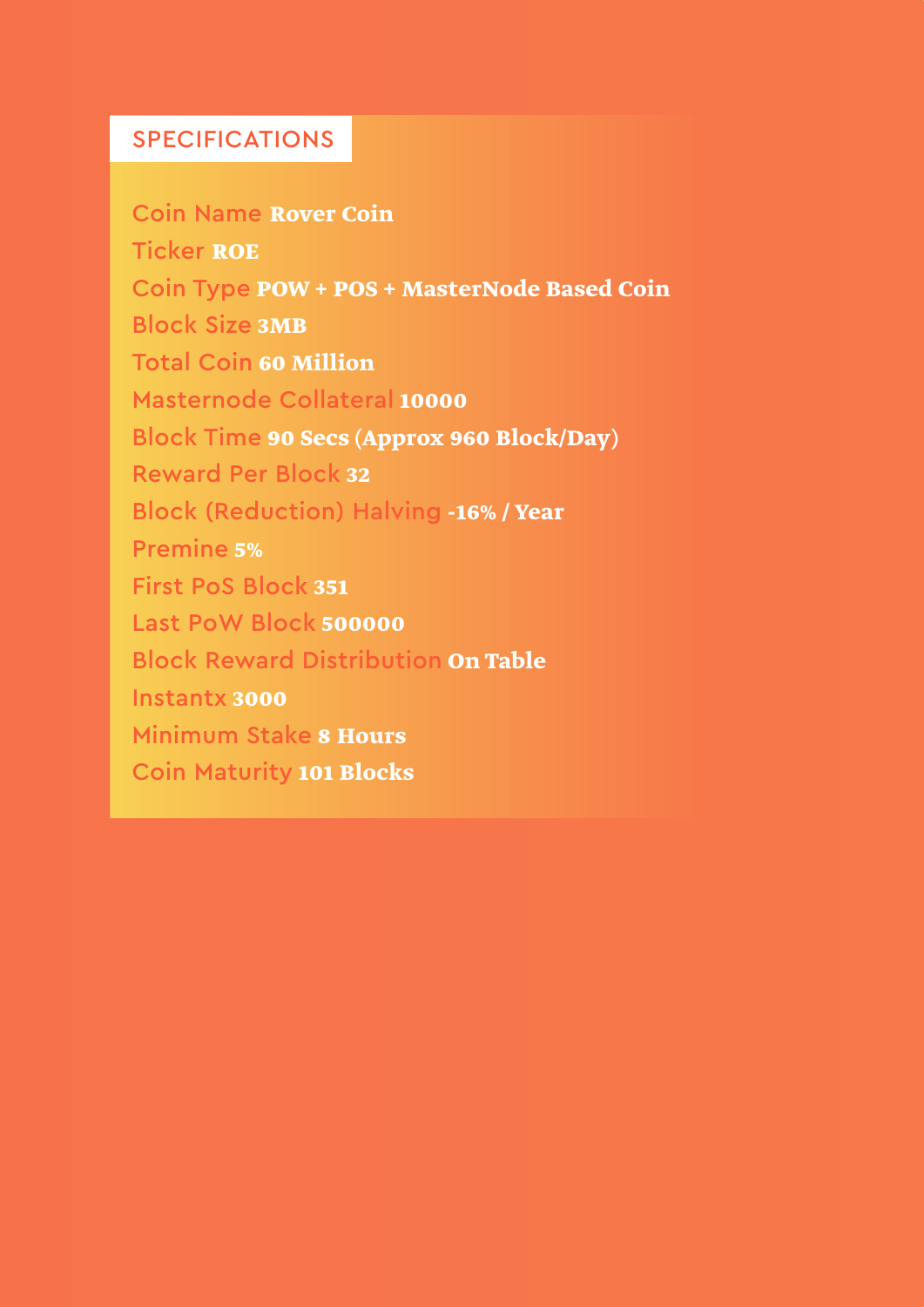# BLOCK REWARDS STRUCTURE

| <b>Block</b>  | <b>PoS</b> | <b>MN</b> | PoW            |
|---------------|------------|-----------|----------------|
| $1-100$       |            |           |                |
| 101-350       | No PoS     | No PoS    | 6              |
| 351-10000     | 5%         | 95%       | 5              |
| 10001-25000   | 8%         | 92%       | 4              |
| 25001-50000   | 12%        | 88%       | $\overline{3}$ |
| 50001-100000  | 16%        | 84%       | 2              |
| 100001-500000 | 20%        | 80%       |                |
| 500001-END    | 25%        | 75%       | ∩              |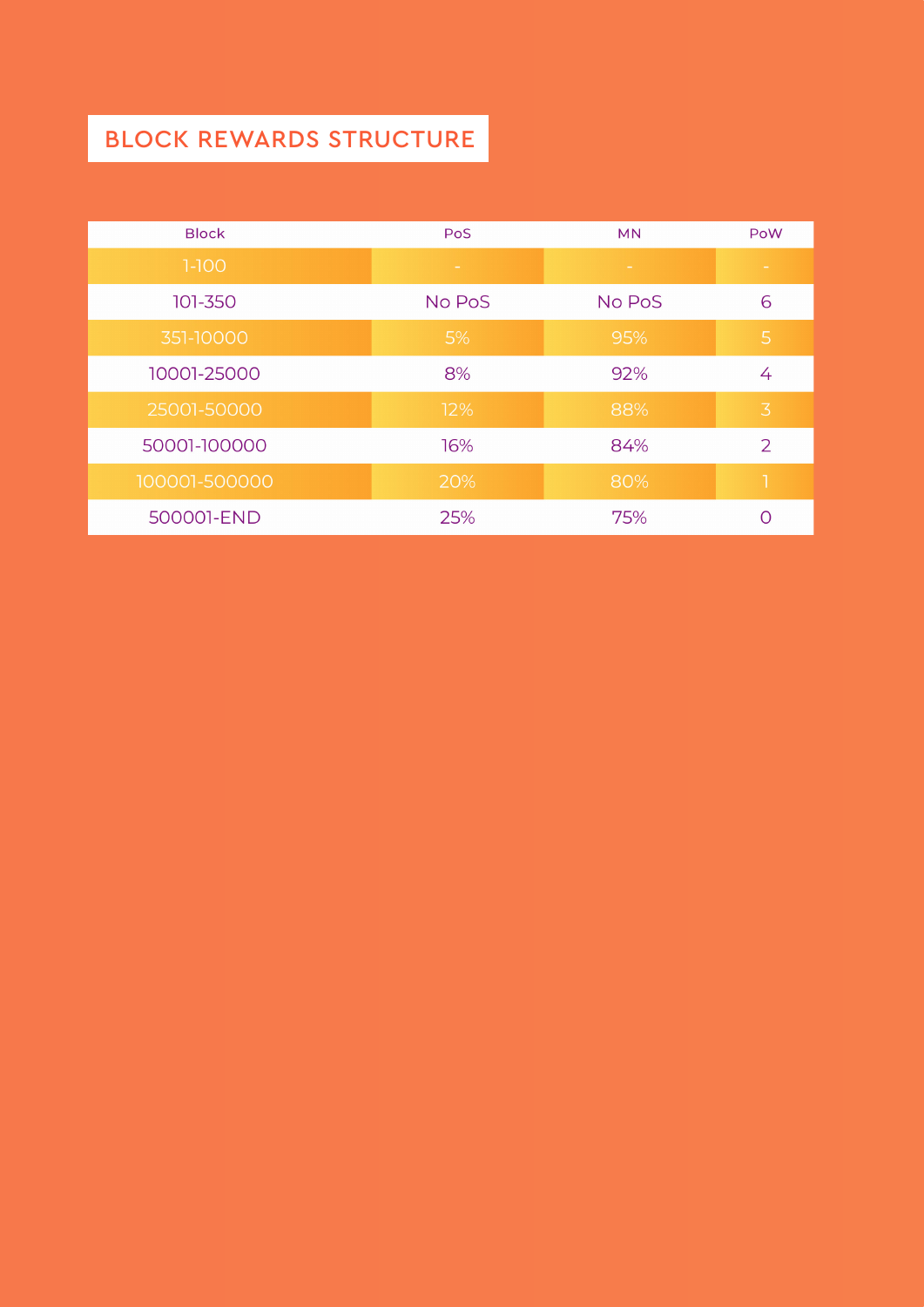#### DARKSEND

**We believe it is important to have a standard trust-less implementation for improving the privacy of it's users in the reference client that provides a high degree of privacy. Other clients such as electrum, Android and iPhone will also have the same anonymity layer implemented directly and utilize the protocol extensions. This allows users a common experience anonymizing funds using a well understood system. Darksend is an improved and extended version of the CoinJoin. In addition to the core concept of CoinJoin, we employ a series of improvements such as decentralization, strong anonymity by using a chaining approach, denominations and passive ahead-of-time mixing. The greatest challenge when improving privacy and fungibility of a crypto-currency is doing it in a way that does not obscure the entire blockchain. In Bitcoin based crypto currencies, one can tell which outputs are unspent and which are not, commonly called UTXO, which stands for unspent transaction output.**

 **This results in a public ledger that allows any user to act as guarantor of the integrity of transactions. The Bitcoin protocol is designed to function without the participation of trusted counterparties, in their absence, it is critical that auditing capabilities remain readily accessible to the users through the public blockchain. Our goal is to improve privacy and fungibility without losing these key elements that we believe make a successful currency. By having a decentralized mixing service within the currency we gain the ability to keep the**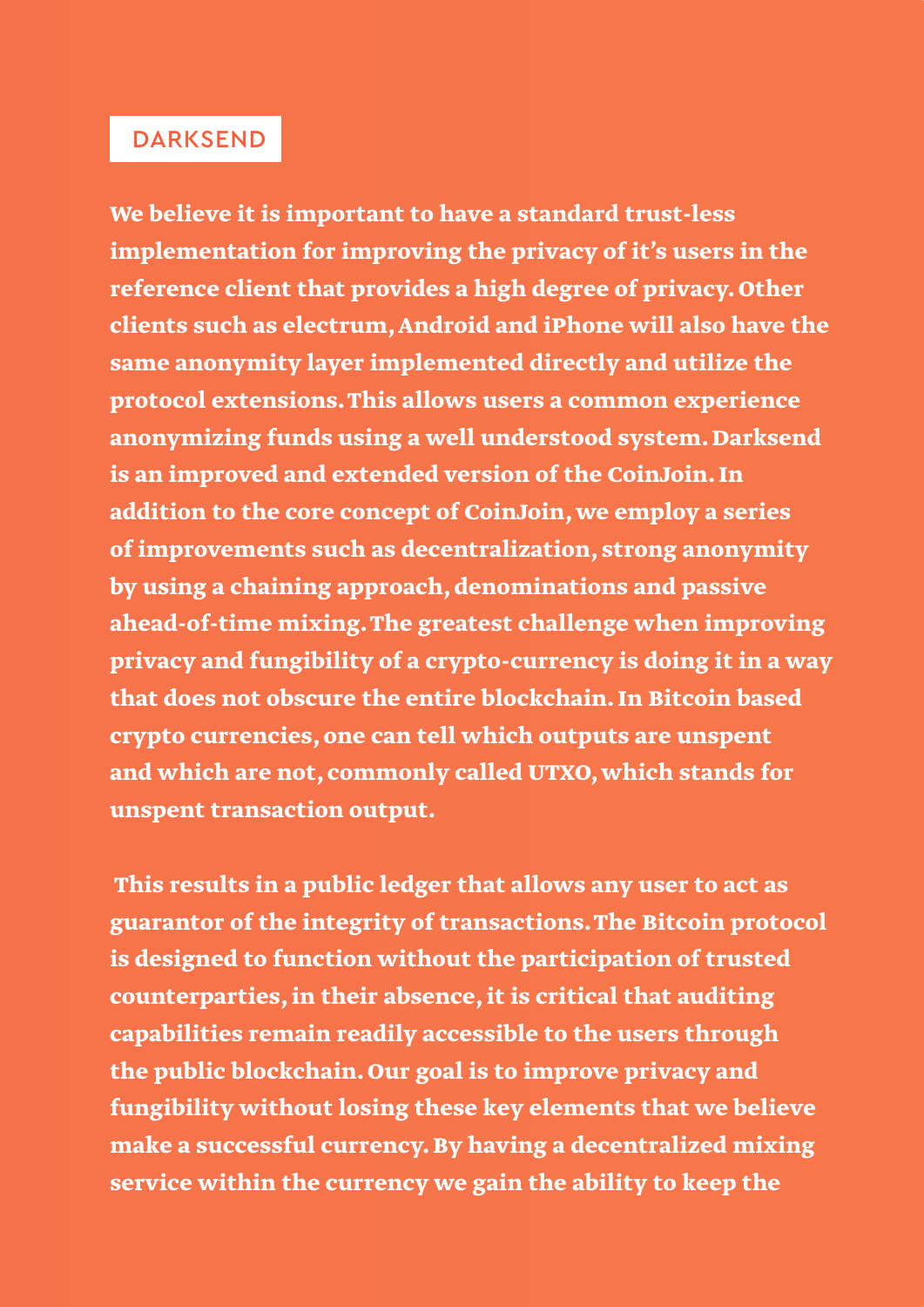**currency itself perfectly fungible. Fungibility is an attribute of money, that dictates that all units of a currency should remain equal.**

**When you receive money within a currency, it should not come with any history from the previous users of the currency or the users should have an easy way to disassociate themselves from that history, thus keeping all coins equal. At the same time, any user should be able to act as an auditor to guarantee the financial integrity of the public ledger without compromising others privacy. To improve the fungibility and keep the integrity of the public blockchain, we propose using an aheadof-time decentralized trustless mixing strategy. To be effective at keeping the currency fungible, this service is directly built into the currency, easy to use and safe for the average user.** 

#### STEALTH PAYMENTS AND STEALTH ADDRESS

**Stealth payments is an anonymity technique that protects the privacy of the recipient. The concept was invented Peter Todd based on earlier work by ByteCoin, and with feedback from other developers. It's a powerful tool for allowing one to accept Rover coins using a public RoverCoin address while preventing passive observers from knowing your transaction history. A Stealth Address is a type of RoverCoin address and related scriptPubKey/transaction generation scheme that allowers payees to publish a single, fixed, address that payors can send**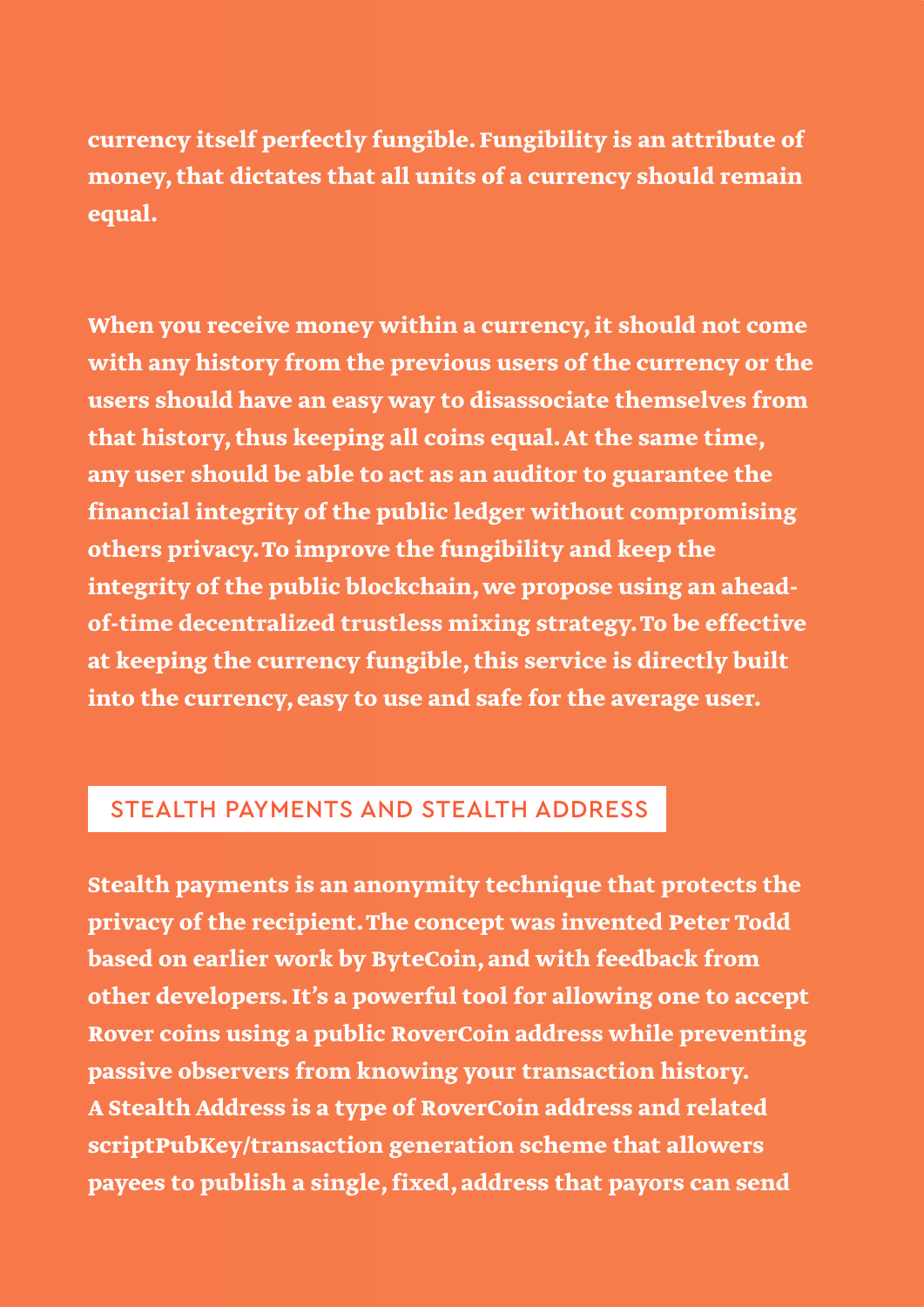**funds efficiently, privately, reliably and non-interactively. Payors do not learn what other payments have been made to the stealth address, and thirdparties learn nothing at all. (both subject to an adjustable anonymity set). SX provides commands for working with stealth transactions, and for understanding the mechanics behind them. A stealth address consists of a scan key and optional spend keys. A single spend key is useful for wallets that don't wish to decrypt constantly to check for received payments which can compromise security. The scan key allows wallets to check for received payments but not redeem the secret key and to recreate the stealth address.** 

**Receiver generates a an address and a private secret and then sends this address to someone who he wants payment from. Sender uses the address and a "nonce" to generate the address he/she can send funds to. Sender communicates the nonce to the receiver and by using this nonce and the secret key generated earlier he/she can unlock the address with the funds.**

#### ROAD MAP

#### **Q1 2018 - Research and Development**

**We researched and developed a hybrid coin in Blockchain technology with Masternode+POS+POW to provide payment solutions for games. websites/applications and developed our Blockchain based on that to provide anonymous payment solutions in the gaming sector.**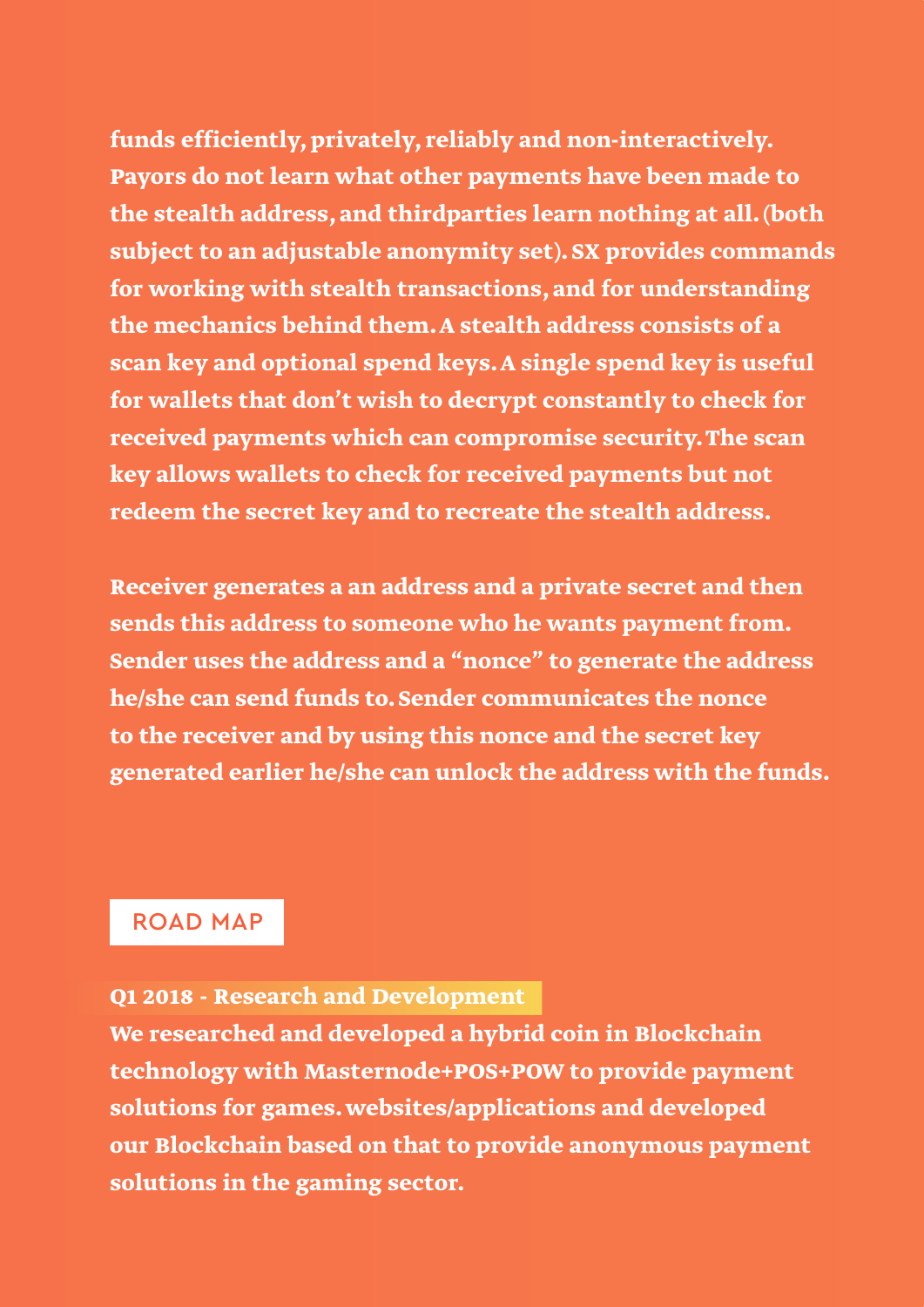**We have released Linux Windows and Mac OS wallets, we have also completed our website design and development.**

**Listing on ranking sites Such as Mnrank.com and Masternodes. online Will be Completed on Q1 2018 We will list the coin on exchange such as Crypto-Bridge and Coin Exchange on Q1-2018**

#### **Q2-2018**

**Listing on Cryptopia exchange and masternodes.pro ranking website We will release iOS and Android wallets in this quarter**

#### **Q3 2018**

**Planning to release web wallets and aim to list on HitBtc in this quarter. We will also begin working with gaming websites to accept ROE as a payment method for online games**

#### **Q4 2018**

**We will start a website with our own set of games that accepts ROE as a payment method**

#### **Q1 2019**

**We aim to start working with Android applications individually to accept ROE as a payment method for the concerned games.**